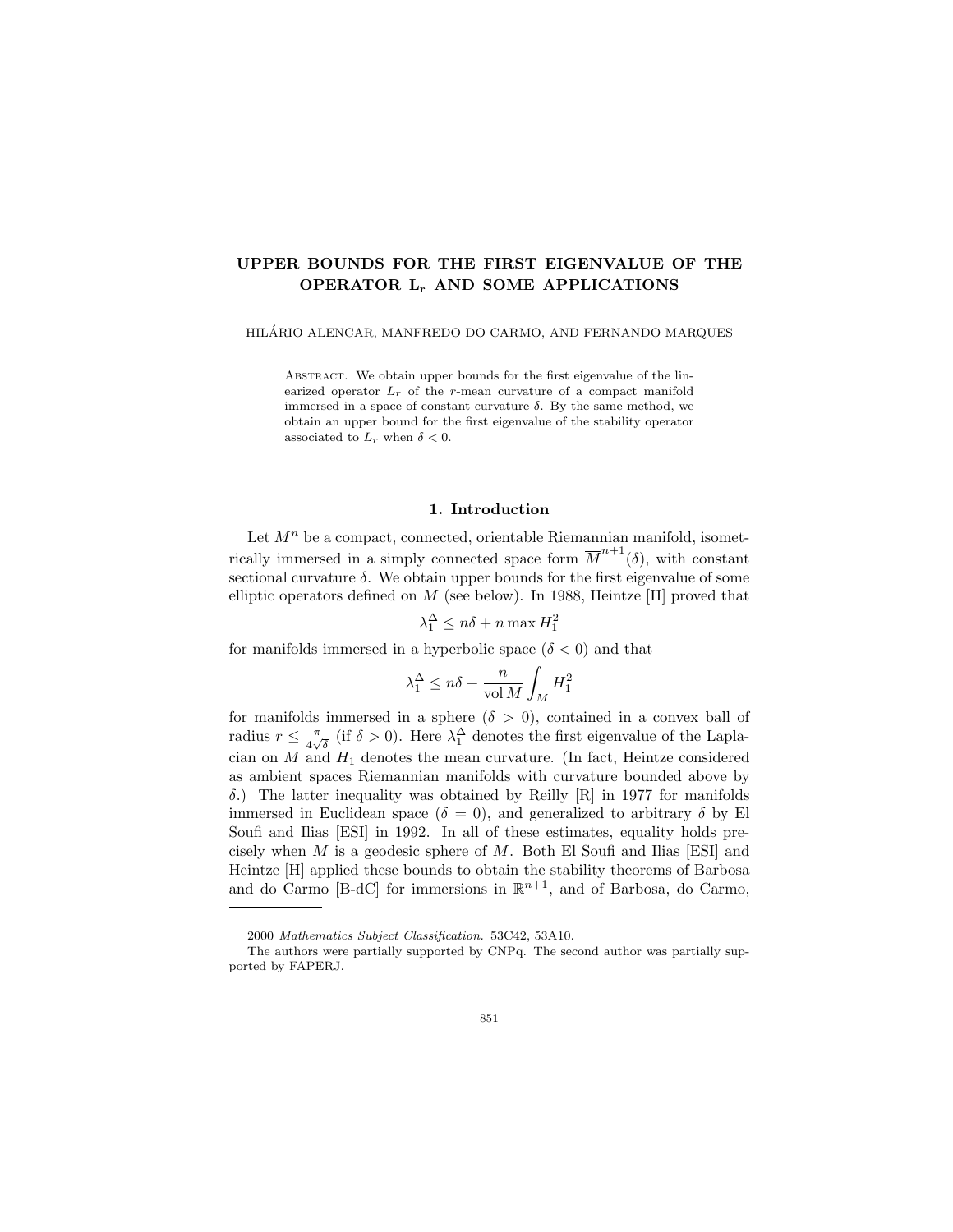and Eschenburg [B-dC-E] for immersions in  $S^{n+1}$  and  $H^{n+1}$ . (The restriction  $r \leq \frac{\pi}{4}$  $\frac{\pi}{4\sqrt{\delta}}$  in the case of  $S^{n+1}$  in [H] is stronger than that in [B-dC-E].)

We first introduce some notation. Consider the elementary symmetric functions  $S_r$   $(r = 1, \ldots, n)$  of the principal curvatures and the r-mean curvatures

$$
H_r = \frac{S_r}{\binom{n}{r}}.
$$

Let A be the second fundamental form associated to a globally defined normal unit vector field N. We define an operator  $L_r$  by

$$
L_r f = \text{div}(P_r \nabla_M f),
$$

where  $\nabla_M f$  stands for the gradient of f in M and  $P_r$  denotes the classical Newton transformation defined inductively by

$$
P_0 = I,
$$
  

$$
P_r = S_r I - A P_{r-1}.
$$

Each  $P_r$  is a self-adjoint operator whose trace is  $c(r)H_r$ , where  $c(r) = (n$  $r\binom{n}{r}$  (see [B-C, Lemma 2.1]). Note that  $L_0 = \Delta$ .

In general, the operator  $L_r$  is not elliptic and some conditions are necessary to ensure the presence of ellipticity. However, in the theorems below, the hypotheses will guarantee that  $L_r$  is elliptic; see, for instance, the remarks made at the beginning of the proofs of Theorems 1.1 and 1.2. Thus we can consider the first eigenvalue  $\lambda_1^{L_r}$  of  $L_r$ . This is the object we study here.

Assume that  $S_{r+1}$  is constant. Following [B-C] we say that the immersion is r-stable if  $I_r(f) \geq 0$  for any  $f: M \to \mathbb{R}$  satisfying  $\int_M f dM = 0$ , where

$$
I_r(f) = -\int_M f\left\{L_r(f) + \left[\frac{n}{r+1}c(r)H_1H_{r+1} - c(r+1)H_{r+2} + \delta c(r)H_r\right]f\right\}.
$$

In 1993, Alencar, do Carmo, and Rosenberg [A-dC-R, Theorem 1.1] proved that if  $H_{r+1}$  is positive (but not necessarily constant) on M, then

$$
\lambda_1^{L_r} \int_M H_r \le c(r) \int_M H_{r+1}^2,
$$

for manifolds immersed in Euclidean space, and equality holds if and only if  $M$  is a sphere. They applied this result to obtain the theorem of Barbosa and do Carmo [B-dC] and a theorem of Alencar, do Carmo, and Colares [A-dC-C]. They also proved that an immersion of a hypersurface in  $\mathbb{R}^{n+1}$ wth  $H_{r+1}$  constant is r-stable if and only if M is a sphere. In 1995, Grosjean [G1] obtained sharp integral bounds for  $\lambda_1^{L_r}$  of immersions in any space form  $\overline{M}(\delta)$ , under the additional hypothesis of convexity of the immersion.

In this paper, inspired by Heintze's work [H], we obtain sharp upper bounds for  $\lambda_1^{L_r}$  without the convexity hypothesis, in both the hyperbolic and spherical spaces. We prove the following theorems: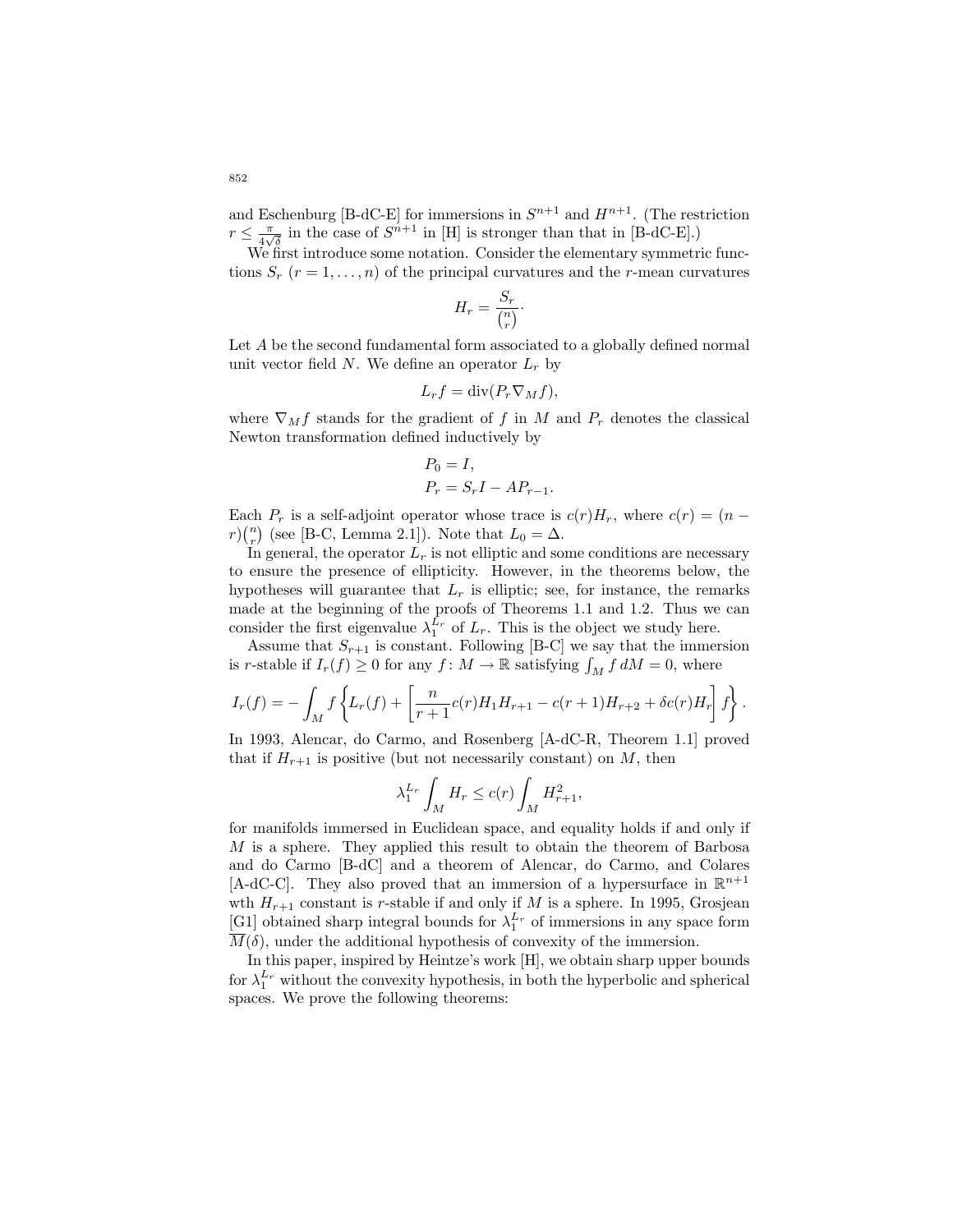THEOREM 1.1. Let  $M^n$  be a compact manifold isometrically immersed in  $\overline{M}^{n+1}(\delta)$ , with  $\delta < 0$ . If  $H_{r+1} > 0$  on M, then

$$
\lambda_1^{L_r} \le \delta c(r) \min H_r + c(r) \frac{\max H_{r+1}^2}{\min H_r},
$$

and equality holds if and only if M is a geodesic sphere.

THEOREM 1.2. Let  $M^n$  be a compact manifold isometrically immersed in  $\overline{M}^{n+1}(\delta)$ , with  $\delta > 0$ , and suppose M is contained in a convex ball of radius π  $\frac{\pi}{4\sqrt{\delta}}$ . If  $H_{r+1} > 0$  on M, then

$$
\lambda_1^{L_r} \le \left(\delta c(r) + c(r) \frac{\max H_{r+1}^2}{\min H_r^2}\right) \frac{\int H_r}{\text{vol } M},\,
$$

and equality holds if and only if  $M$  is a geodesic sphere.

Furthermore, using the same techniques, we obtain an upper bound for the first eigenvalue of the operator  $L_r - q$ , where

$$
q = c(r+1)H_{r+2} - \frac{nc(r)}{r+1}H_1H_{r+1} - \delta c(r)H_r.
$$

From this the r-stability theorem for manifolds immersed in a hyperbolic space, proved in 1997 by Barbosa and Colares [B-C], will follow. (In fact, in [B-C] the *r*-stability theorem was proved for any manifold  $\overline{M}^{n+1}(\delta)$ .)

To state this theorem, we need some notation. We denote by  $s_{\delta}$  the solution of the differential equation  $y'' + \delta y = 0$ , with the initial conditions  $y(0) =$ 0,  $y'(0) = 1$ . Set  $c_{\delta} = s'_{\delta}$ ; then  $c'_{\delta} = -\delta s_{\delta}$  and  $c_{\delta}^2 + \delta s_{\delta}^2 = 1$ . We have  $s_{\delta}(t) = 1$ . Set  $c_{\delta} = s_{\delta}$ ; then  $c_{\delta} = -\delta s_{\delta}$  and  $c_{\delta}^2 + \delta s_{\delta}^2 = 1$ . We have  $s_{\delta}(t) = \frac{1}{\sqrt{-\delta}}\sinh(\sqrt{-\delta}t)$  and  $c_{\delta}(t) = \cosh(\sqrt{-\delta}t)$  in the case  $\delta < 0$ , and  $s_\delta(t) = \frac{1}{\sqrt{2}}$  $\frac{\sqrt{-\delta}}{\sqrt{5}}$  sin( $\sqrt{\delta}t$ ),  $c_{\delta}(t) = \cos(\sqrt{\delta}t)$  in the case  $\delta > 0$ . Note that if  $\delta = 0$ ,  $s_{\delta}(t)=t.$ 

We will prove the following result:

THEOREM 1.3. If  $\delta < 0$  and  $H_{r+1} > 0$ , there exists a point  $p_0 \in \overline{M}$  such that, if  $d = d(p_0, \cdot)$  denotes the distance function from  $p_0$  in  $\overline{M}$ , then

$$
\lambda_1(L_r - q) \le c(r) \frac{\int_M \left(\frac{\max H_{r+1}^2}{\min H_r} - H_1 H_{r+1}\right) s_\delta^2(d)}{\int_M s_\delta^2(d)},
$$

and equality holds precisely when M is a geodesic sphere.

As a consequence, we obtain:

COROLLARY 1.4 ( $[BC]$ ). The only r-stable compact immersed hypersurfaces in a hyperbolic space, with constant  $H_{r+1} > 0$ , are the geodesic spheres.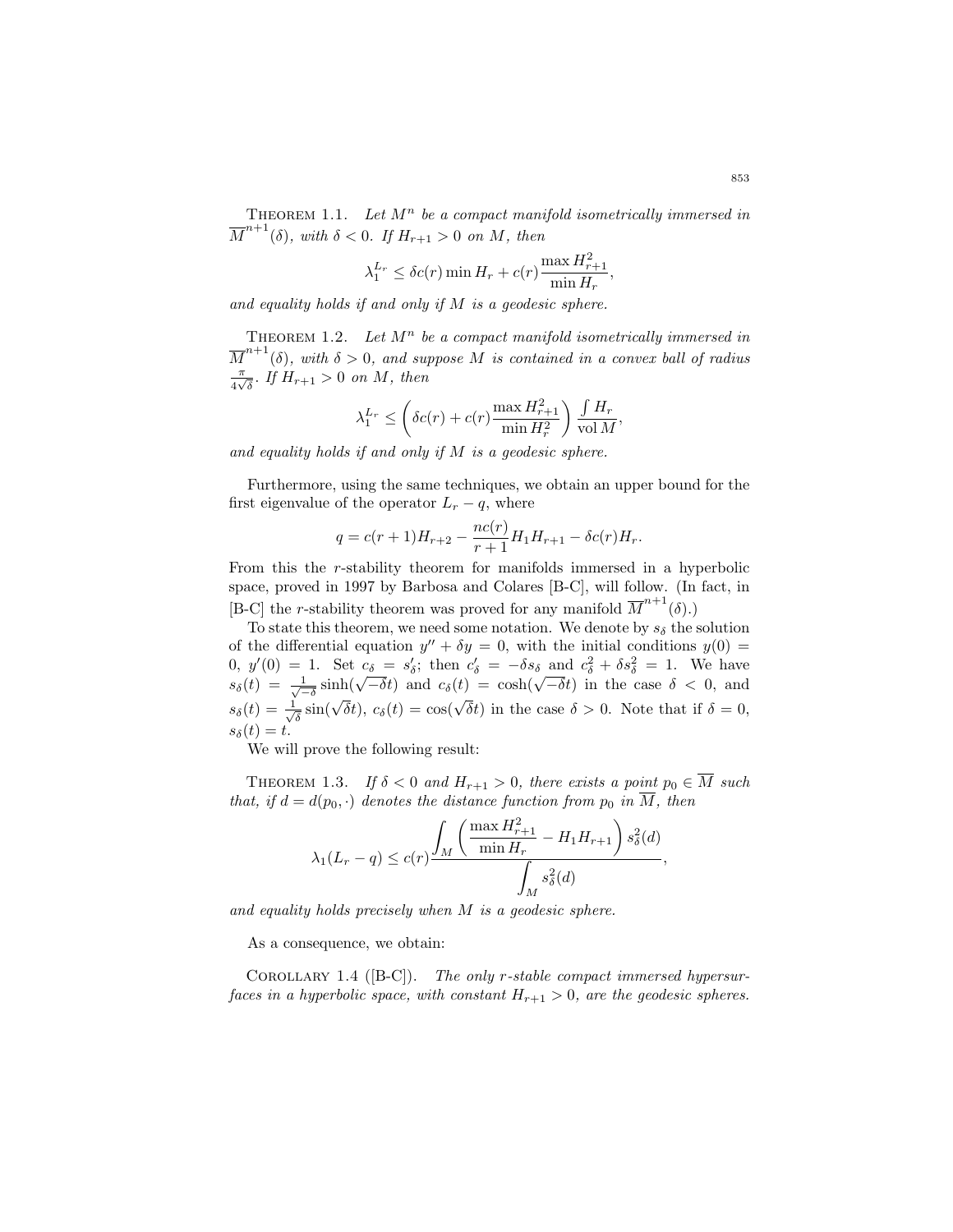REMARK 1.5. After writing this paper, we received a preprint of J.F. Grosjean (see [G2]) who obtained, independently, the results presented here.

We want to thank the referee for useful suggestions.

## 2. Preliminaries

Throughout this paper, we use the notations defined in the Introduction. Let  $M^n$  and  $\overline{M}^{n+1}(\delta)$  be as before, let  $p_0 \in \overline{M}$ , and let  $d = d(p_0, \cdot)$  be the distance function from  $p_0$  in  $\overline{M}$ . Let  $x_i$   $(i = 1, ..., n + 1)$  be the normal coordinates centered in  $p_0$ , with respect to some orthonormal basis in  $T_{p_0}\overline{M}$ . We denote by  $\nabla$  and  $\nabla_M$  the gradients taken in  $\overline{M}$  and  $M$ , respectively.

LEMMA 2.1. Suppose  $x \in \overline{M}$ . Assume  $x \in B$   $\left(p_0, \frac{\pi}{2}, p_1, \frac{\pi}{2}\right)$  $\frac{\pi}{2\sqrt{\delta}}$  in the case  $\delta > 0$ . If  $u, v \in T_x\overline{M}$  and v is orthogonal to  $\nabla d$ , then

$$
\frac{s_{\delta}^{2}(d)}{d^{2}}\sum_{i=1}^{n+1}(\langle \nabla x_{i}, u \rangle \langle \nabla x_{i}, v \rangle) = \langle u, v \rangle.
$$

Proof. The map

$$
L_{\tilde{x}} = (d \exp_{p_0})_{\tilde{x}} : T_{p_0} \overline{M} \to T_x \overline{M},
$$

where  $\exp_{p_0}(\tilde{x}) = x$ , is a linear isomorphism. Using  $\langle \nabla x_i, u \rangle = (L_{\tilde{x}}^{-1}u)(x_i)$ , we obtain

$$
\frac{s_{\delta}^2(d)}{d^2} \sum_{i=1}^{n+1} (\langle \nabla x_i, u \rangle \langle \nabla x_i, v \rangle) = \frac{s_{\delta}^2(d)}{d^2} \langle L_{\tilde{x}}^{-1}(u), L_{\tilde{x}}^{-1}(v) \rangle.
$$

Since  $L_{\tilde{x}}$  is a radial isometry,  $L_{\tilde{x}}^{-1}(v)$  is tangent to the sphere of radius  $|\tilde{x}|$  in  $T_{p_0}\overline{M}$ . Further,  $L_{\tilde{x}}^{-1}(u) = \tilde{w} + \tilde{r}$ , where  $\tilde{w}$  is tangent and  $\tilde{r}$  is orthogonal to this sphere in  $T_{p_0}\overline{M}$ . Hence,  $\langle L_{\tilde{x}}^{-1}(u), L_{\tilde{x}}^{-1}(v) \rangle = \langle \tilde{w}, \tilde{v} \rangle$ , where  $\tilde{v} = L_{\tilde{x}}^{-1}(v)$ .

Let  $\gamma: [0, d] \to \overline{M}$  be the normalized geodesic with

$$
\gamma(0) = p, \quad \gamma(d) = x, \quad \gamma'(0) = \frac{\tilde{x}}{|\tilde{x}|},
$$

where  $|\tilde{x}| = d$ . Let  $J_v(t)$ ,  $J_w(t)$  be Jacobi fields along  $\gamma$  such that

$$
J_v(0) = J_w(0) = 0
$$
  $J'_v(0) = \frac{\tilde{v}}{|\tilde{v}|}, \quad J'_w(0) = \frac{\tilde{w}}{|\tilde{w}|}.$ 

Since  $\overline{M}$  has constant sectional curvature,

(1) 
$$
\langle J_v(d), J_w(d) \rangle = \frac{s_{\delta}^2(d)}{|\tilde{v}||\tilde{w}|} \langle \tilde{v}, \tilde{w} \rangle.
$$

Recall also that

$$
J_v(t) = \left(d \exp_{p_0}\right)_{t \frac{\tilde{x}}{d}} \left(t \frac{\tilde{v}}{|\tilde{v}|}\right), \quad J_w(t) = \left(d \exp_{p_0}\right)_{t \frac{\tilde{x}}{d}} \left(t \frac{\tilde{w}}{|\tilde{w}|}\right).
$$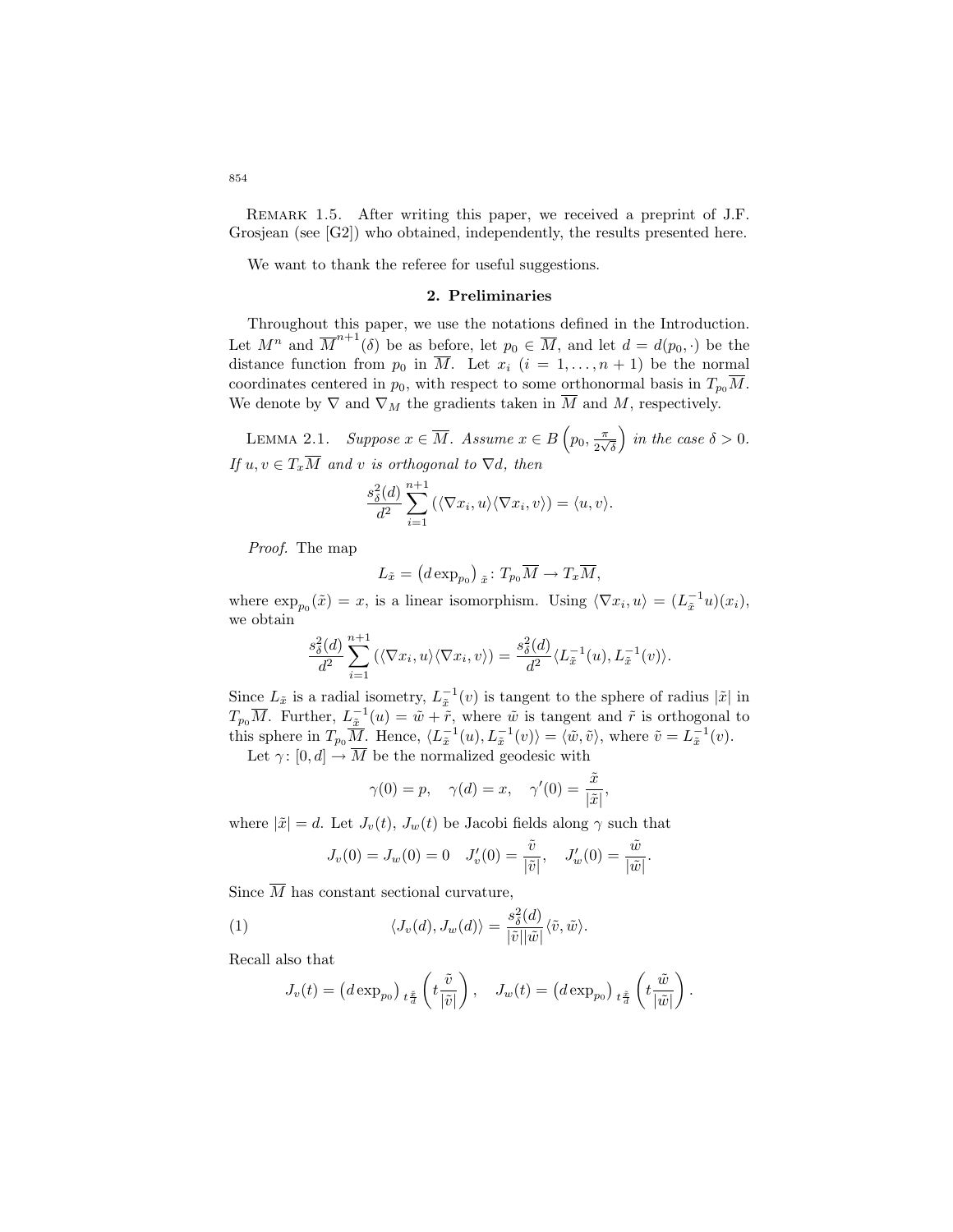Hence,  $\langle J_v(d), J_w(d)\rangle = \frac{d^2}{|\tilde{v}||\tilde{w}|} \langle v, w\rangle$ , where  $w = L_{\tilde{x}}(\tilde{w})$ , and using (1), we obtain  $\langle v, w \rangle = \frac{s_{\delta}^2}{d^2} \langle \tilde{v}, \tilde{w} \rangle$ . Thus

$$
\frac{s_{\delta}^2}{d^2} \sum_{i=1}^{n+1} \langle \nabla x_i, u \rangle \langle \nabla x_i, v \rangle = \frac{s_{\delta}^2}{d^2} \langle \tilde{v}, \tilde{w} \rangle = \langle v, w \rangle = \langle v, u \rangle,
$$

which concludes the proof.  $\Box$ 

Define the position vector X of  $M^n$  in  $\overline{M}^{n+1}(\delta)$  with respect to  $p_0$  by  $X = s_{\delta}(d)\nabla d$ . Denote by  $X^T$  the component of X tangent to M; i.e.,  $X^T =$  $s_{\delta}(d)\nabla_M d$ . Observe that

$$
\nabla_M c_\delta = -\delta X^T.
$$

Lemma 2.2. With the above notation,

$$
\sum_{i=1}^{n+1} \left\langle P_r \nabla_M \left( \frac{s_\delta}{d} x_i \right), \nabla_M \left( \frac{s_\delta}{d} x_i \right) \right\rangle + \delta \langle P_r X^T, X^T \rangle = c(r) H_r.
$$

*Proof.* Using the fact that  $P_r$  is self-adjoint, we obtain

$$
\left\langle P_r \nabla_M \frac{s_{\delta}}{d} x_i, \nabla_M \frac{s_{\delta}}{d} x_i \right\rangle = \frac{x_i^2}{d^2} \left( c_{\delta} - \frac{s_{\delta}}{d} \right)^2 \left\langle P_r \nabla_M d, \nabla_M d \right\rangle
$$

$$
+ 2 \frac{x_i s_{\delta}}{d^2} \left( c_{\delta} - \frac{s_{\delta}}{d} \right) \left\langle P_r \nabla_M d, \nabla_M x_i \right\rangle
$$

$$
+ \frac{s_{\delta}^2}{d^2} \left\langle P_r \nabla_M x_i, \nabla_M x_i \right\rangle.
$$

Since  $\Sigma$  $\sum_i x_i \nabla x_i = d \nabla d$  and

$$
\langle P_r \nabla_M d, \nabla_M x_i \rangle = \langle P_r \nabla_M d, \nabla x_i \rangle,
$$

because  $P_r \nabla_M d$  is tangent to M, we have

$$
\sum_{i=1}^{n+1} \left\langle P_r \nabla_M \frac{s_\delta}{d} x_i, \nabla_M \frac{s_\delta}{d} x_i \right\rangle
$$
  
=  $\left( c_\delta^2 - \frac{s_\delta^2}{d^2} \right) \cdot \left\langle P_r \nabla_M d, \nabla_M d \right\rangle + \frac{s_\delta^2}{d^2} \sum_{i=1}^{n+1} \left\langle P_r \nabla_M x_i, \nabla_M x_i \right\rangle.$ 

Further

$$
\delta \langle P_r X^T, X^T \rangle = \delta s_\delta^2 \langle P_r \nabla_M d, \nabla_M d \rangle.
$$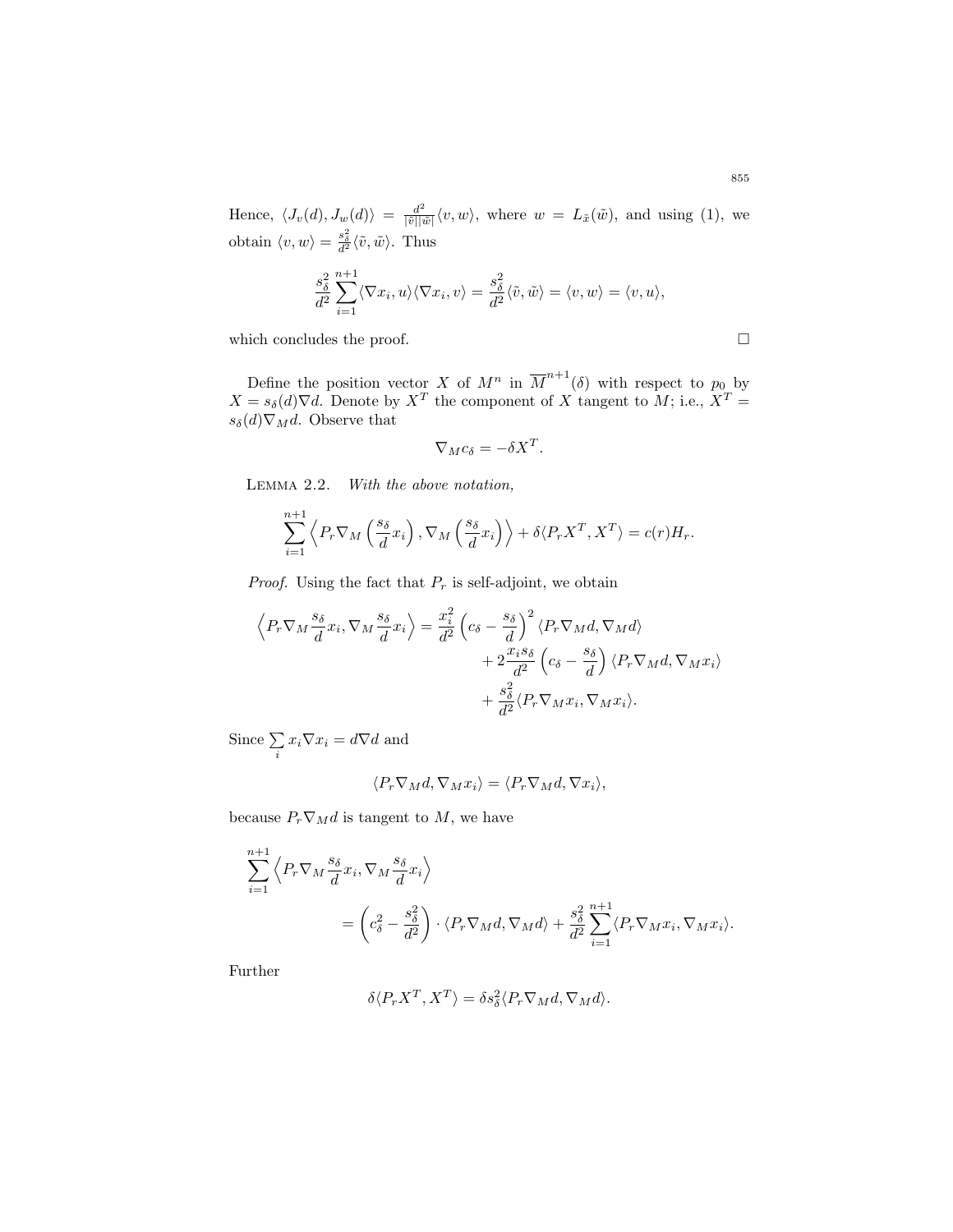Thus

$$
\sum_{i=1}^{n+1} \left\langle P_r \nabla_M \frac{s_\delta}{d} x_i, \nabla_M \frac{s_\delta}{d} x_i \right\rangle + \delta \langle P_r X^T, X^T \rangle
$$
  
= 
$$
\frac{s_\delta^2}{d^2} \sum_{i=1}^{n+1} \langle P_r \nabla_M x_i, \nabla_M x_i \rangle + \left( 1 - \frac{s_\delta^2}{d^2} \right) \langle P_r \nabla_M d, \nabla_M d \rangle.
$$

Now let  $e_1, \ldots, e_n \in T_pM$  be an orthonormal basis such that  $e_n$  lies in the direction of  $\nabla_M d$  (if  $\nabla_M d \neq 0$ ). Then there are numbers  $\lambda$  and  $\mu$  satisfying  $e_n = \lambda \nabla d + \mu e_n^*$ , where  $e_n^*$  is a unit vector orthogonal to  $\nabla d$ . From this we easily obtain  $\nabla_M^{\hat{n}d} = \lambda e_n$  and  $(e_n^*)^T = \mu e_n$ .

A simple calculation gives

$$
\sum_{i=1}^{n+1} \left\langle P_r \nabla_M \left( \frac{s_\delta}{d} x_i \right), \nabla_M \left( \frac{s_\delta}{d} x_i \right) \right\rangle + \delta \langle P_r X^T, X^T \rangle
$$
  
=  $\frac{s_\delta^2}{d^2} \sum_{j=1}^{n-1} \sum_{i=1}^{n+1} \left( \langle \nabla x_i, P_r e_j \rangle \langle \nabla x_i, e_j \rangle \right) + \frac{s_\delta^2}{d^2} \sum_{i=1}^{n+1} \langle P_r \nabla_M x_i, e_n \rangle \langle \nabla_M x_i, e_n \rangle$   
+  $\left( 1 - \frac{s_\delta^2}{d^2} \right) \lambda^2 \langle P_r e_n, e_n \rangle.$ 

Since  $e_j$  is orthogonal to  $\nabla d$  for all  $j = 1, \ldots, n-1$ , we can apply Lemma 2.1 and obtain

$$
(2) \sum_{i=1}^{n+1} \left\langle P_r \nabla_M \left( \frac{s_{\delta}}{d} x_i \right), \nabla_M \left( \frac{s_{\delta}}{d} x_i \right) \right\rangle + \delta \langle P_r X^T, X^T \rangle
$$
  

$$
= \sum_{j=1}^{n-1} \left\langle P_r e_j, e_j \right\rangle + \frac{s_{\delta}^2}{d^2} \sum_{i=1}^{n+1} \left\langle P_r \nabla_M x_i, e_n \right\rangle \left\langle \nabla_M x_i, e_n \right\rangle
$$
  

$$
+ \left( 1 - \frac{s_{\delta}^2}{d^2} \right) \lambda^2 \langle P_r e_n, e_n \rangle.
$$

Observing that, for any  $x \in \overline{M}$  and any  $u \in T_x\overline{M}$ ,

$$
\sum_{i}^{n+1} \langle \nabla x_i, u \rangle \langle \nabla x_i, \nabla d \rangle = \langle u, \nabla d \rangle,
$$

we obtain, after some manipulation,

$$
\sum_{i=1}^{n+1} \langle P_r \nabla_M x_i, e_n \rangle \langle \nabla_M x_i, e_n \rangle = \lambda \langle P_r e_n, \nabla d \rangle + \sum_{i=1}^{n+1} \langle \nabla x_i, P_r e_n \rangle \langle \nabla x_i, \mu e_n^* \rangle.
$$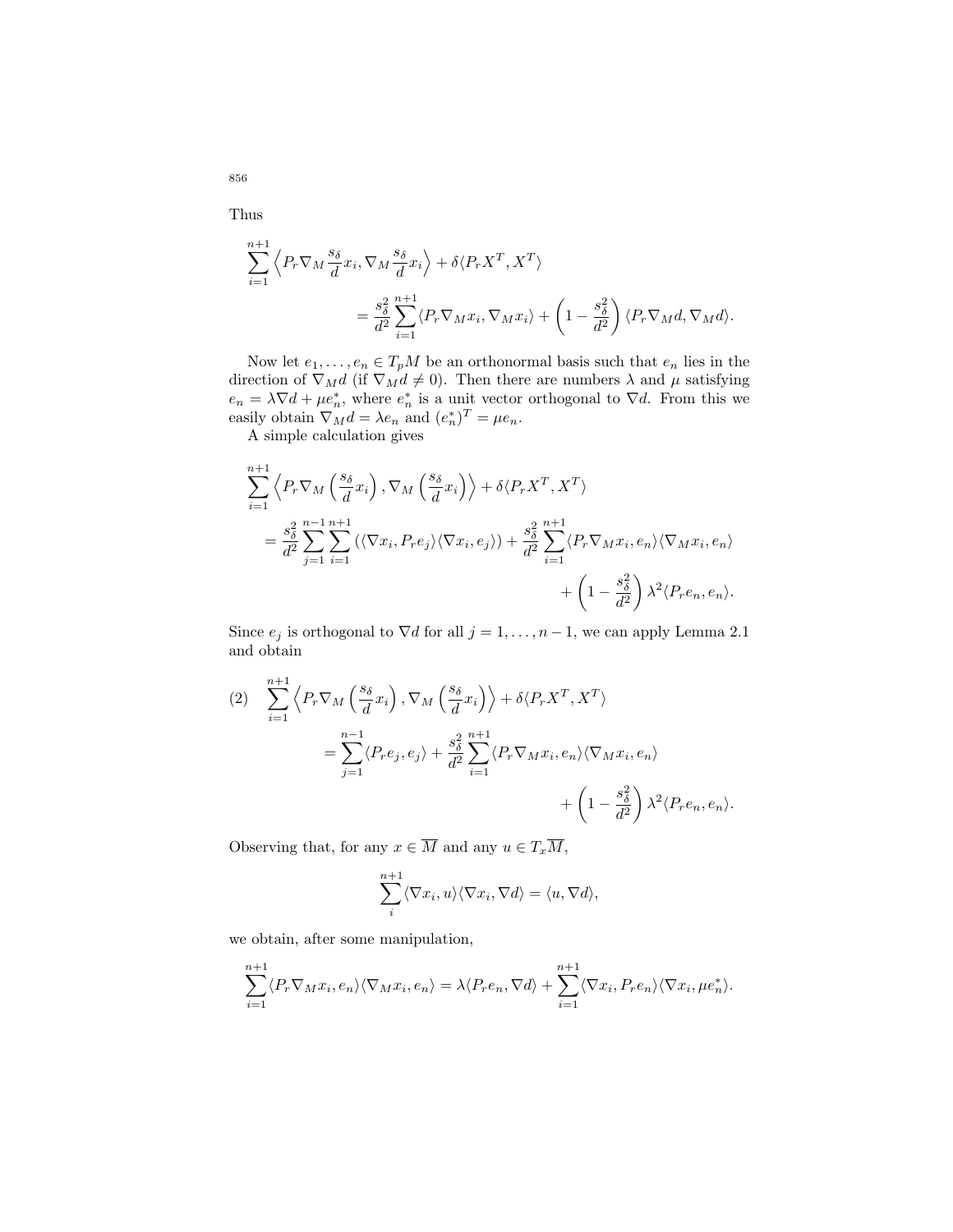Applying Lemma 2.1 again, because  $e_n^*$  is orthogonal to  $\nabla d$ , the right-hand side of the last equation is equal to

$$
\lambda \langle P_r e_n, \nabla d \rangle + \frac{d^2}{s^2_\delta(d)} \mu \langle P_r e_n, e_n^* \rangle.
$$

Substituting this in (2), we obtain

$$
\sum_{i=1}^{n+1} \left\langle P_r \nabla_M \left( \frac{s_\delta}{d} x_i \right), \nabla_M \left( \frac{s_\delta}{d} x_i \right) \right\rangle + \delta \langle P_r X^T, X^T \rangle
$$
  
= 
$$
\sum_{j=1}^n \langle P_r e_j, e_j \rangle = \text{trace}(P_r) = c(r) H_r.
$$

LEMMA 2.3. If  $H_{r+1} > 0$  and  $c_{\delta} \geq 0$ , then

$$
\frac{\int_M c_\delta}{\int_M s_\delta} \le \frac{\max H_{r+1}}{\min H_r}.
$$

*Proof.* Recall that if  $H_{r+1} > 0$ , then  $H_j > 0$ , where  $1 \leq j \leq r$  (see [B-C, Proposition 3.2]). Recall also Minkowski's formula (see [A-C])

$$
\int_M [H_r c_\delta + H_{r+1} \langle X, N \rangle] = 0.
$$

Then, by the Cauchy-Schwarz inequality,

$$
\int_M H_r c_\delta = -\int_M H_{r+1} \langle X, N \rangle \le \int_M H_{r+1} |X|
$$

$$
= \int_M H_{r+1} s_\delta \le (\max H_{r+1}) \int_M s_\delta.
$$

Since  $c_{\delta} \geq 0$ , we also have  $(\min H_r) \int_M c_{\delta} \leq \int_M H_r c_{\delta}$ . From these inequalities we obtain

$$
(\min H_r) \int_M c_\delta \leq (\max H_{r+1}) \int_M s_\delta.
$$

This concludes the proof.

#### 3. Proofs of Theorems 1.1, 1.2, 1.3 and Corollary 1.4

We are now in a position to prove the upper bounds for the first eigenvalue of  $L_r$ . Our proofs use the Rayleigh quotient, applied with suitable test functions.

In all proofs,  $p_0 \in \overline{M}$  will be a point such that

$$
\int_M \frac{s_\delta(d)}{d} x_i = 0 \quad (i = 1, \dots, n+1),
$$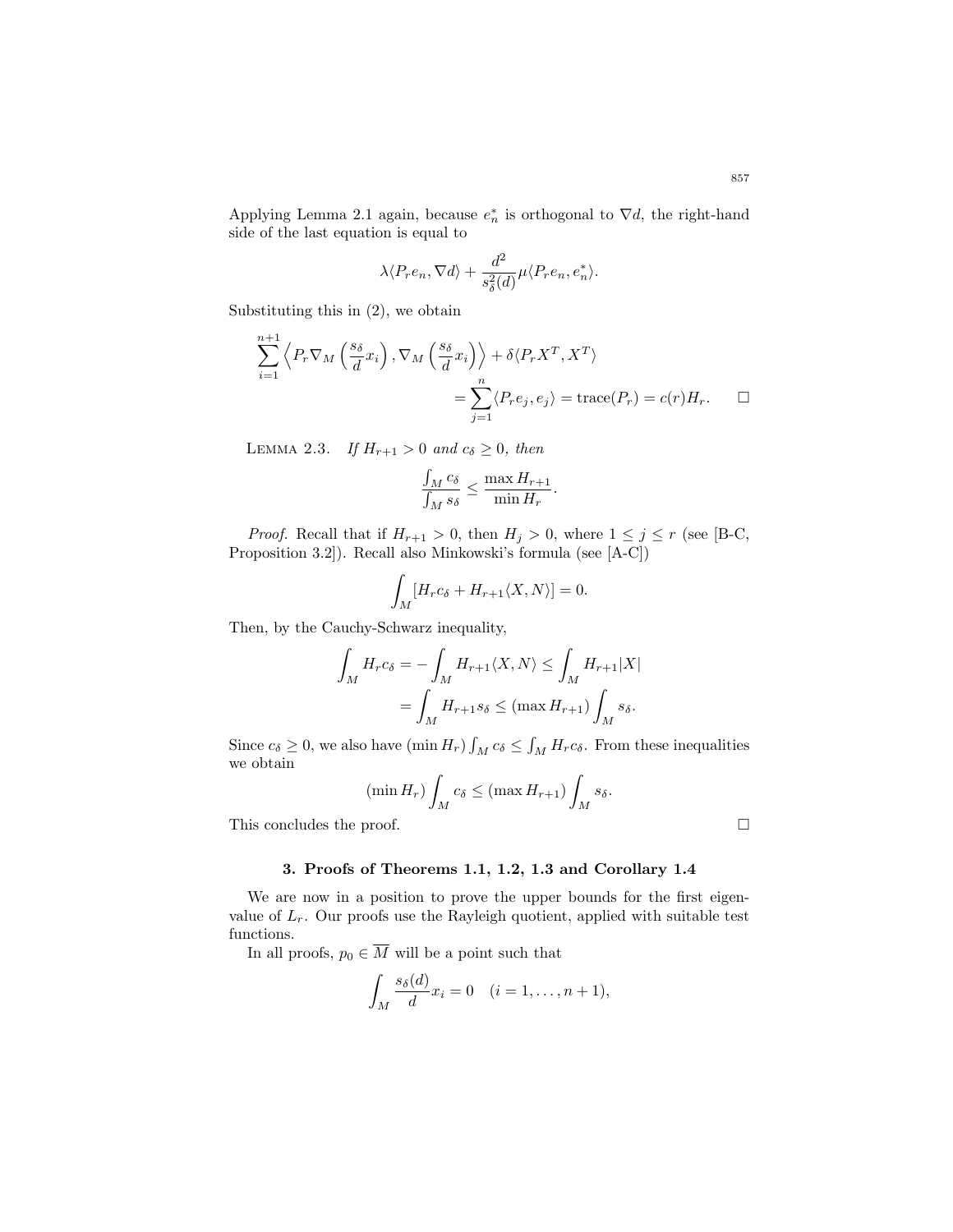where  $d = d(p_0, \cdot)$ . The existence of such a point, assuming that M lies in a convex ball of  $\overline{M}$ , can be verified by a standard argument. Namely, if M lies in a convex ball  $B$ , then

$$
Y_q = \int_M \frac{s_\delta(d(q, p))}{d(q, p)} \exp_q^{-1}(p) dp \in T_q \overline{M}
$$

defines a vector field in a neighborhood of  $B$  which, at the boundary, points towards the interior of B. Thus, Y has a zero in B, and if we take  $p_0$  as this zero, then  $p_0$  has the required property. Note that if B has radius less than π  $\frac{\pi}{4\sqrt{\delta}}$ , then M lies in a ball of radius  $\langle \frac{\pi}{2\sqrt{\delta}} \rangle$  $\frac{\pi}{2\sqrt{\delta}}$  around  $p_0$ . As a consequence,  $c_{\delta} \geq 0$ .

*Proof of Theorem 1.1.* Since  $H_{r+1} > 0$  and M is compact,  $L_r$  is elliptic (see [B-C, Proposition 3.2]).

Using the Rayleigh quotient with the test functions  $\frac{s_{\delta}(d)}{d}x_i$ , we obtain

(3) 
$$
\lambda_1^{L_r} \int_M s_\delta^2 = \lambda_1^{L_r} \int_M \sum_{i=1}^{n+1} \left(\frac{s_\delta}{d} x_i\right)^2
$$

$$
\leq \int_M \sum_{i=1}^{n+1} \left\langle P_r \nabla_M \left(\frac{s_\delta}{d} x_i\right), \nabla_M \left(\frac{s_\delta}{d} x_i\right) \right\rangle
$$

$$
= c(r) \int_M H_r - \delta \int_M \langle P_r X^T, X^T \rangle,
$$

where the last equality follows from Lemma 2.2.

From Stokes' theorem it follows that

$$
\int_M fL_r g + \langle P_r \nabla_M f, \nabla_M g \rangle = 0.
$$

Applying this with  $f = g = c_{\delta}$  and using the relation  $\nabla_M c_{\delta} = -\delta X^T$ , we obtain

$$
\delta \int_M \langle P_r X^T, X^T \rangle = -\frac{1}{\delta} \int_M c_{\delta} L_r(c_{\delta}).
$$

Hence,

$$
\int_M \sum_{i=1}^{n+1} \left\langle P_r \nabla_M \left( \frac{s_\delta}{d} x_i \right), \nabla_M \left( \frac{s_\delta}{d} x_i \right) \right\rangle = c(r) \int_M H_r + \frac{1}{\delta} \int_M c_\delta L_r(c_\delta).
$$

It is known that (see [A-C, Lemma 1])

$$
L_r(c_{\delta}) = -\delta \left[ c(r)H_r c_{\delta} + c(r) \langle X, N \rangle H_{r+1} \right].
$$

From this and the inequality

$$
-\langle X, N \rangle \le |X| = s_{\delta},
$$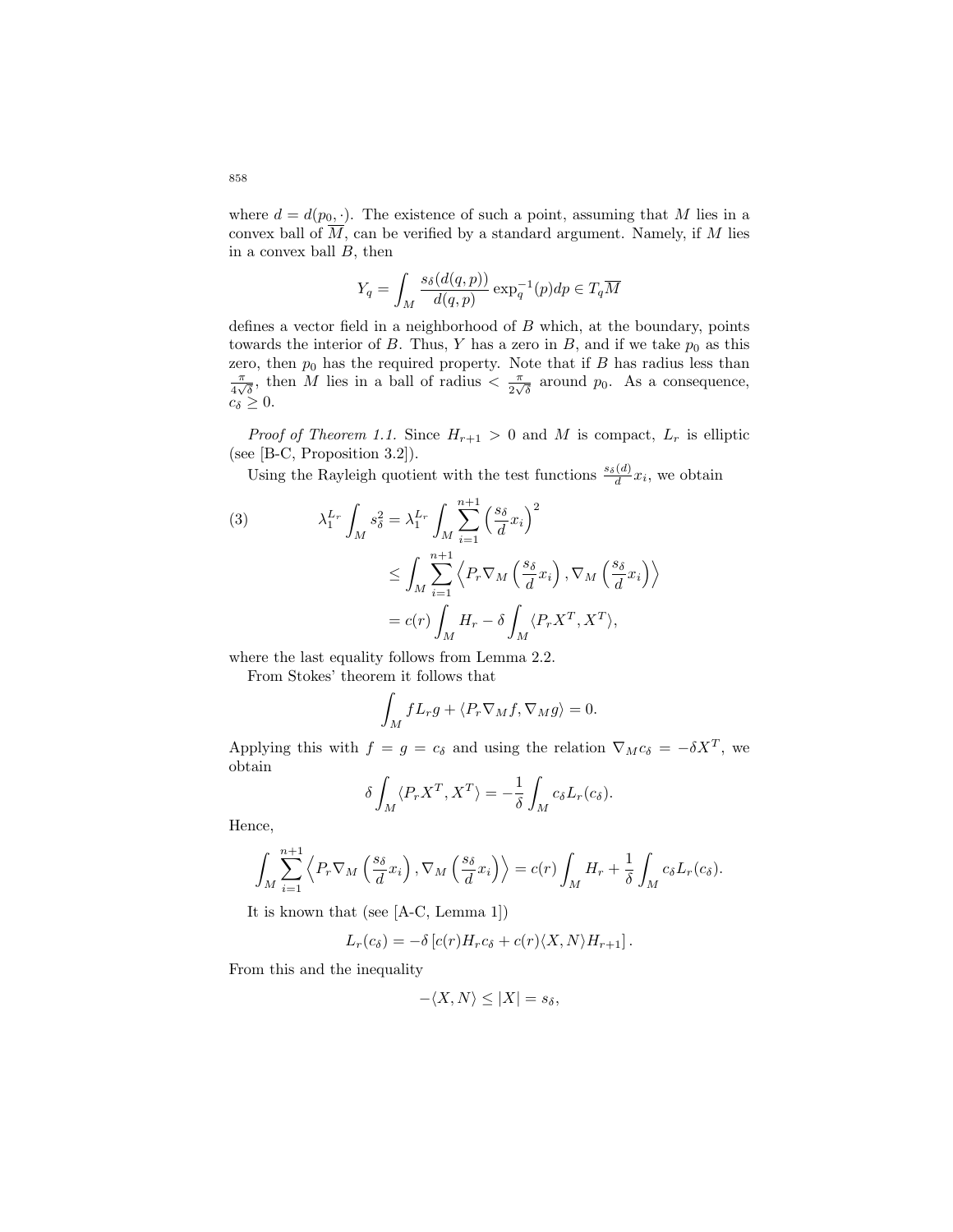we obtain

$$
\sum_{i=1}^{n+1} \left\langle P_r \nabla_M \left( \frac{s_\delta}{d} x_i \right), \nabla_M \left( \frac{s_\delta}{d} x_i \right) \right\rangle \le \delta c(r) \int_M s_\delta^2 H_r - c(r) \int_M c_\delta \langle X, N \rangle H_{r+1}
$$
  

$$
\le \delta c(r) \int_M s_\delta^2 H_r + c(r) \int_M c_\delta s_\delta H_{r+1}
$$
  

$$
\le \delta c(r) \int_M s_\delta^2 H_r + c(r) \max H_{r+1} \int_M c_\delta s_\delta.
$$

If  $\delta \leq 0$ , it is also known that (see Lemma 2.8 in [H])

$$
\int_M s_\delta \int_M s_\delta c_\delta \le \left(\int_M s_\delta^2\right) \int_M c_\delta.
$$

Using this inequality and Lemma 2.2, we have

$$
(4) \qquad \sum_{i=1}^{n+1} \left\langle P_r \nabla_M \left( \frac{s_\delta}{d} x_i \right), \nabla_M \left( \frac{s_\delta}{d} x_i \right) \right\rangle
$$
  

$$
\leq \delta c(r) \int_M s_\delta^2 H_r + c(r) \frac{(\max H_{r+1})^2}{\min H_r} \int_M s_\delta^2
$$
  

$$
\leq \delta c(r) (\min H_r) \int_M s_\delta^2 + c(r) \frac{(\max H_{r+1}^2)}{\min H_r} \int_M s_\delta^2.
$$

By applying (3), we obtain

$$
\lambda_1^{L_r} \int_M s_\delta^2 \le \delta c(r) (\min H_r) \int_M s_\delta^2 + c(r) \frac{\max H_{r+1}^2}{\min H_r} \int_M s_\delta^2.
$$

Dividing both sides by  $\int_M s_\delta^2$  gives the desired estimate.

If equality holds, then we necessarily have

$$
-\langle X, N \rangle = |X||N|,
$$

and this implies that  $\nabla d$  is orthogonal to M. Thus, d is constant on M, and therefore M is a geodesic sphere around  $p_0$ .

*Proof of Theorem 1.2.* Since  $H_{r+1} > 0$  and M is contained in a convex ball,  $L_r$  is again an elliptic operator (see [B-C, Proposition 3.2]). Put

$$
c = \frac{1}{\text{vol }M} \int_M c_\delta
$$
, so  $\int_M \frac{(c_\delta - c)}{\sqrt{\delta}} = 0$ .

Recall that  $s_{\delta}(d) = \frac{1}{\sqrt{2}}$  $\frac{1}{\delta}$  sin( $\sqrt{\delta}d$ ) and  $c_{\delta}(d) = \cos(\sqrt{\delta}d)$ , so  $|c| < 1$ .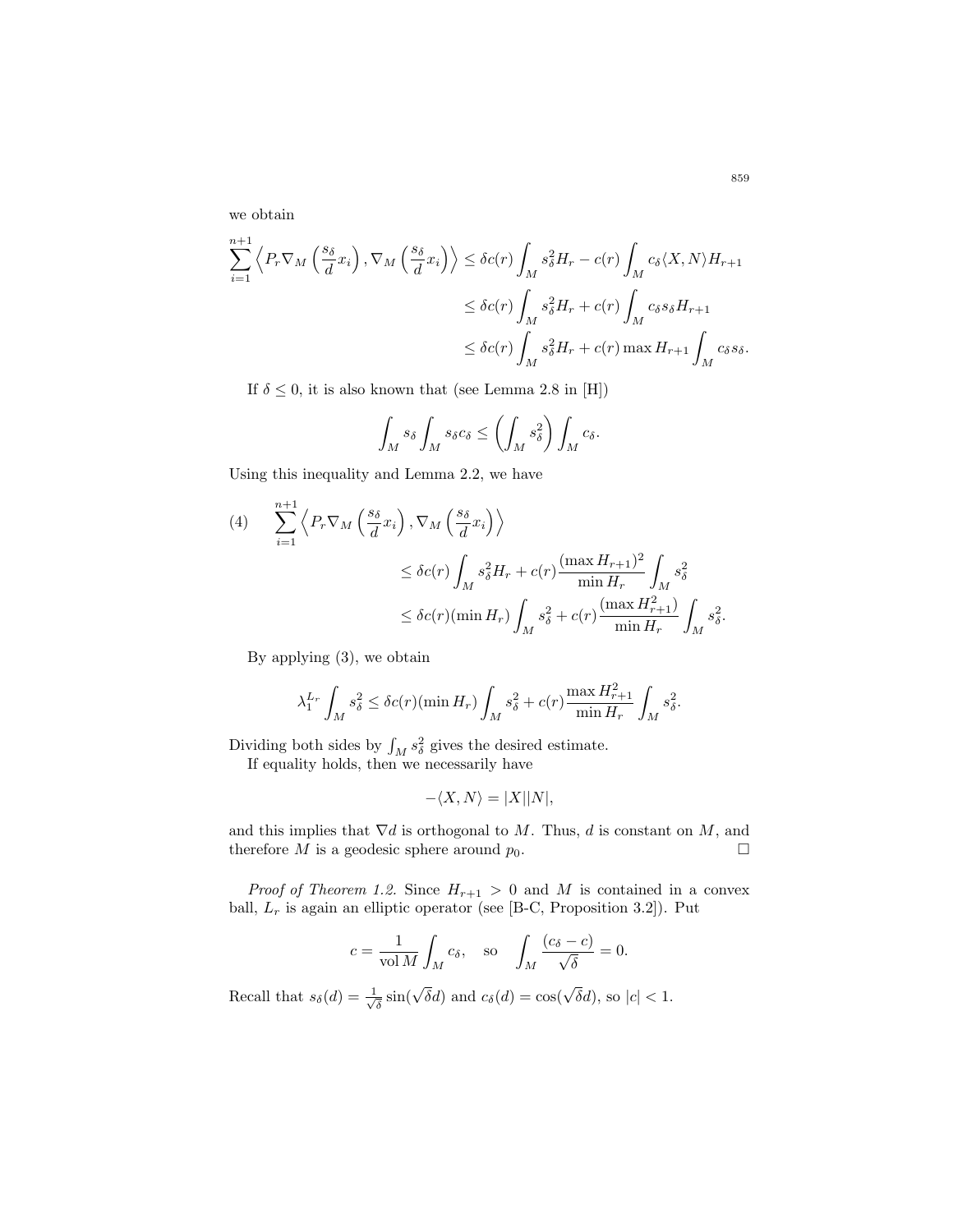Using the Rayleigh quotient with  $\frac{s_\delta(d)}{d}x_i$  and  $\frac{c_\delta-c}{\sqrt{\delta}}$  as test functions, we obtain

$$
\lambda_1^{L_r} \int_M \left[ s_\delta^2 + \frac{(c_\delta - c)^2}{\delta} \right]
$$
\n
$$
\leq \int_M \sum_{i=1}^{n+1} \left\langle P_r \nabla_M \frac{s_\delta}{d} x_i, \nabla_M \frac{s_\delta}{d} x_i \right\rangle + \int_M \left\langle P_r \nabla_M \left( \frac{c_\delta - c}{\sqrt{\delta}} \right), \nabla_M \left( \frac{c_\delta - c}{\sqrt{\delta}} \right) \right\rangle
$$
\n
$$
= \int_M \left[ \sum_{i=1}^{n+1} \left\langle P_r \nabla_M \left( \frac{s_\delta}{d} x_i \right), \nabla_M \left( \frac{s_\delta}{d} x_i \right) \right\rangle + \delta \langle P_r X^T, X^T \rangle \right] = c(r) \int H_r,
$$

where the last equality follows from Lemma 2.2.

Further, a direct calculation gives

$$
\int_M \left[ s_\delta^2 + \frac{(c_\delta - c)^2}{\delta} \right] = \frac{1}{\delta} (\text{vol } M)(1 - c^2).
$$

Thus,

(5) 
$$
\lambda_1^{L_r} \le \left(\frac{1}{1-c^2}\right) \delta \frac{c(r)}{\text{vol } M} \int_M H_r.
$$

We next prove that

$$
\frac{1}{1 - c^2} \le 1 + \frac{1}{\delta} \frac{\max H_{r+1}^2}{\min H_r^2}.
$$

By Lemma 2.3 we have

$$
c^2 = \frac{1}{(\text{vol }M)^2} \left( \int_M c_\delta \right)^2 \le \frac{1}{(\text{vol }M)^2} \left( \frac{\max H_{r+1}}{\min H_r} \right)^2 \left( \int_M s_\delta \right)^2,
$$

and the Cauchy-Schwarz inequality gives

$$
\left(\int_M s_\delta\right)^2 \le \left(\int_M s_\delta^2\right) \text{vol } M.
$$

Therefore

$$
(1 - c^2) \left( 1 + \frac{1}{\delta} \frac{\max H_{r+1}^2}{\min H_r^2} \right)
$$
  
\n
$$
\geq 1 + \frac{1}{\delta} \frac{\max H_{r+1}^2}{\min H_r^2} - \frac{1}{\text{vol } M} \frac{\max H_{r+1}^2}{\min H_r^2} \int_M s_\delta^2 - c^2 \cdot \frac{1}{\delta} \frac{\max H_{r+1}^2}{\min H_r^2}
$$
  
\n
$$
\geq 1 + \frac{1}{\delta} \frac{\max H_{r+1}^2}{\min H_r^2} - \frac{1}{\text{vol } M} \frac{\max H_{r+1}^2}{\min H_r^2} \int_M s_\delta^2 - \left( \frac{1}{\text{vol } M} \int_M c_\delta^2 \right) \frac{1}{\delta} \frac{\max H_{r+1}^2}{\min H_r^2}
$$
  
\n
$$
= 1 + \frac{\max H_{r+1}^2}{\min H_r^2} \left( \frac{1}{\delta} - \frac{1}{\delta \text{ vol } M} \int_M \left( \delta s_\delta^2 + c_\delta^2 \right) \right) = 1,
$$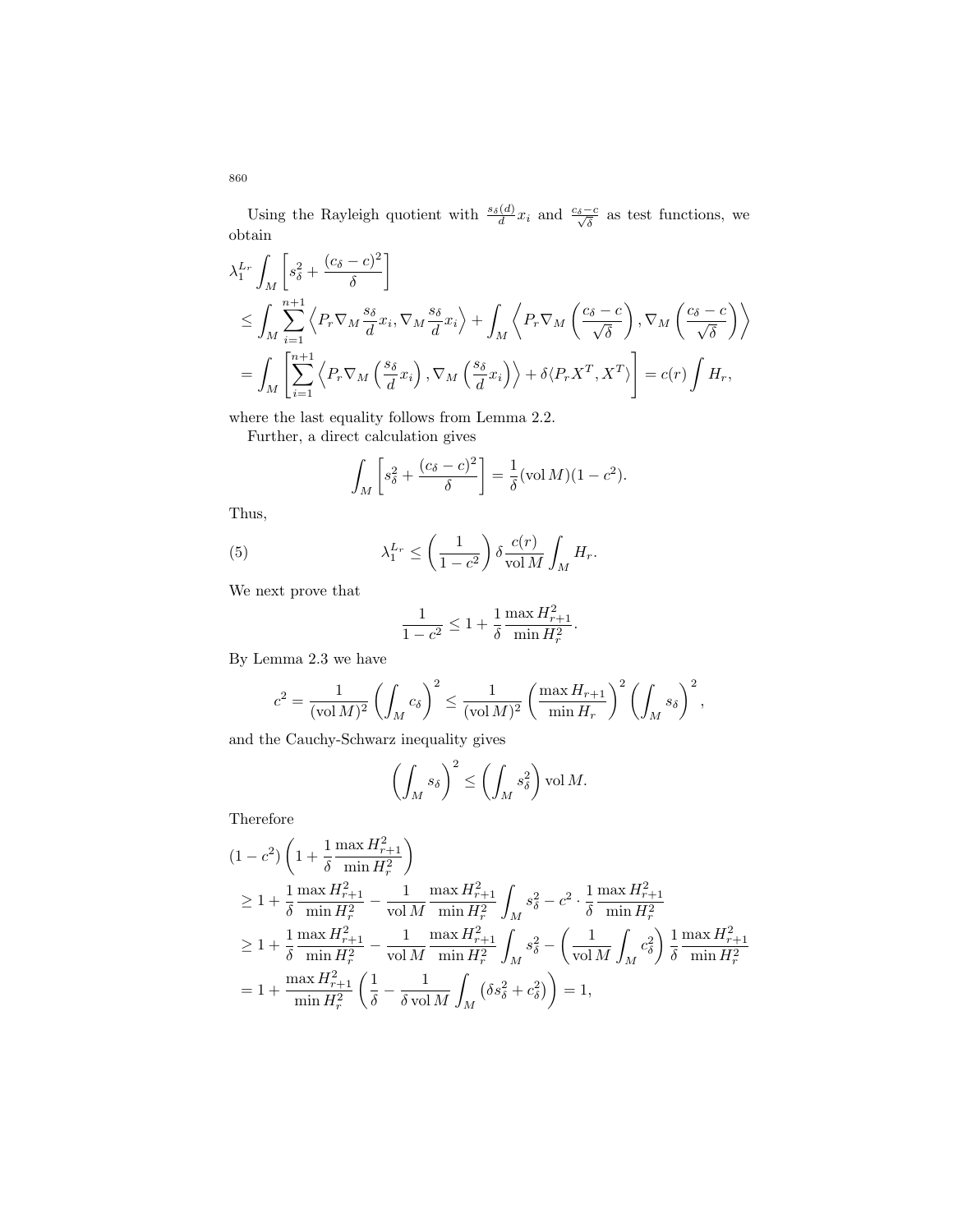where the last inequality follows from Cauchy-Schwarz inequality. Hence,

$$
\frac{1}{1-c^2} \leq 1 + \frac{1}{\delta} \frac{\max H_{r+1}^2}{\min H_r^2}.
$$

From (5), we have

$$
\lambda_1^{L_r} \le \left(\delta + \frac{\max H_{r+1}^2}{\min H_r^2}\right) c(r) \frac{\int H_r}{\text{vol } M}.
$$

If equality holds, we also have equality in Lemma 2.3, so  $-\langle X, N \rangle = |X||N|$ and therefore  $\nabla d$  is orthogonal do M. Hence, d is constant on M, and therefore M is a geodesic sphere around  $p_0$ .

*Proof of Theorem 1.3.* Using the Rayleigh quotient for the operator  $L_r - q$ , with  $\frac{s_{\delta}}{d}x_i$  as test functions, we obtain

(6) 
$$
\lambda_1(L_r - q) \int_M s_\delta^2 \le \int_M \sum_{i=1}^{n+1} \left( \frac{s_\delta}{d} x_i \right) \left[ -L_r \left( \frac{s_\delta}{d} x_i \right) + q \left( \frac{s_\delta}{d} x_i \right) \right]
$$
  
= 
$$
\int_M \sum_{i=1}^{n+1} \left\langle P_r \nabla_M \left( \frac{s_\delta}{d} x_i \right), \nabla_M \left( \frac{s_\delta}{d} x_i \right) \right\rangle + \int_M q s_\delta^2.
$$

By  $(4)$  we have

$$
\int_{M} \sum_{i=1}^{n+1} \left\langle P_r \nabla_M \left( \frac{s_{\delta}}{d} x_i \right), \nabla_M \left( \frac{s_{\delta}}{d} x_i \right) \right\rangle
$$
  

$$
\leq \delta c(r) \int_{M} s_{\delta}^2 H_r + c(r) \frac{\max H_{r+1}^2}{\min H_r} \int_{M} s_{\delta}^2.
$$

Applying this to (6), we obtain

$$
\lambda_1(L_r - q) \int_M s_\delta^2 \le c(r) \left( \int_M s_\delta^2 \right) \frac{\max H_{r+1}^2}{\min H_r} + c(r+1) \int_M H_{r+2} s_\delta^2 - \frac{nc(r)}{r+1} \int_M H_1 H_{r+1} s_\delta^2.
$$

Since  $H_{r+2} \leq H_1 H_{r+1}$ , with equality at umbilical points (see [A-dC-R, p. 392]), we obtain

$$
\lambda_1(L_r - q) \int_M s_\delta^2 \le c(r) \left( \int_M s_\delta^2 \right) \frac{\max H_{r+1}^2}{\min H_r} - c(r) \int_M H_1 H_{r+1} s_\delta^2,
$$

because  $c(r + 1) - \frac{nc(r)}{r+1} = -c(r)$ .

Dividing both terms by  $\int_M s_\delta^2$ , the desired inequality follows. The case when equality holds is handled in the same way as in the previous cases.  $\quad \Box$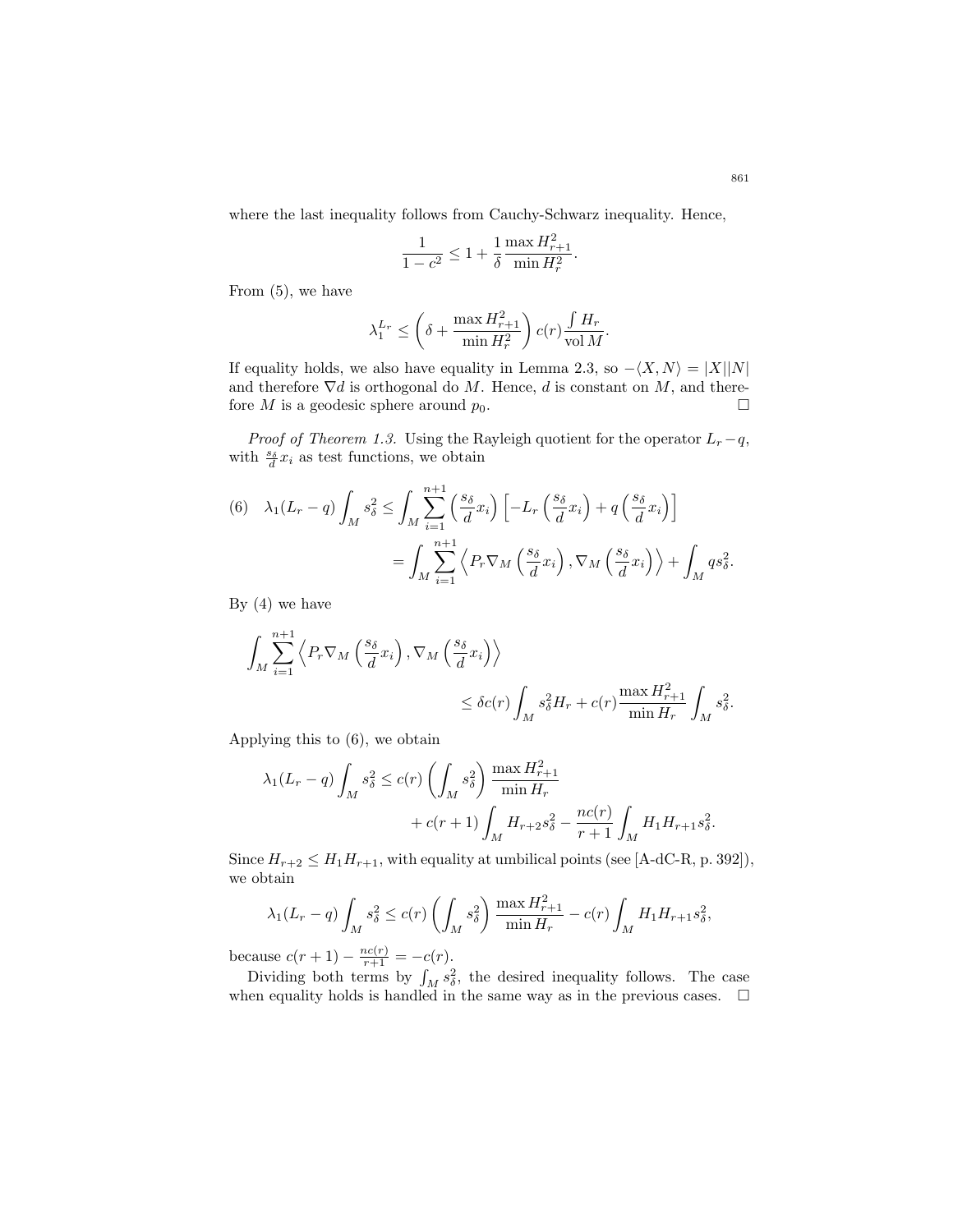*Proof of Corollary 1.4.* Let  $M^n$  be a compact hypersurface, immersed in  $\overline{M}^{n+1}(\delta)$ , where  $\delta < 0$ , with  $H_{r+1} > 0$  and constant. Suppose M is r-stable, that is to say,

$$
\int_M f(-L_r + q)(f) \ge 0 \quad \text{when} \quad \int_M f = 0.
$$

Taking for f an eigenfunction of  $L_r - q$  belonging to  $\lambda_1^{L_r - q}$ , we obtain

$$
\lambda_1^{L_r - q} \int_M f^2 \ge 0,
$$

and thus

$$
\lambda_1^{L_r - q} \ge 0.
$$

Also, if  $H_{r+1} > 0$ , then  $H_j > 0$  for all  $j = 1, ..., r$  (see [B-C, Proposition 3.1]) and  $H_r \ge H_{r+1}^{\frac{r}{r+1}}$  (see [M-R, Lemma 1]). Hence,

(8) 
$$
\frac{\max H_{r+1}^2}{\min H_r} \le \frac{H_{r+1}^2}{H_{r+1}^{\frac{r}{r+1}}} = H_{r+1}^{\frac{r+2}{r+1}}.
$$

Since  $H_1 \ge H_{r+1}^{\frac{1}{r+1}}$ , it follows that

(9) 
$$
H_{r+1}^{\frac{r+2}{r+1}} - H_1 H_{r+1} \leq 0,
$$

with equality at umbilical points.

By (7), (8), (9) and Theorem 1.3, we conclude that  $H_{r+1}^{\frac{r+2}{r+1}} - H_1 H_{r+1} = 0$ everywhere, and so  $M$  is a geodesic sphere.

#### **REFERENCES**

- [A-C] H. Alencar and A. G. Colares, *Integral formulas for the r-mean curvature lin*earized operator of a hypersurface, Ann. Global Anal. Geom. 16 (1998), 203-220.
- [A-dC-C] H. Alencar, M. Do Carmo, and A. G. Colares, *Stable hypersurfaces with constant* scalar curvature, Math. Z. 213 (1993), 117–131.
- [A-dC-R] H. Alencar, M. Do Carmo, and H. Rosenberg, On the first eigenvalue of the linearized operator of the r-th mean curvature of a hypersurface, Ann. Global Anal. Geom. 11 (1993), 387–391.
- [B-C] L. Barbosa and A. G. Colares, Stability of hypersurfaces with constant r-mean curvature, Ann. Global Anal. Geom. 15 (1997), 277–297.
- [B-dC] L. Barbosa and M. Do Carmo, Stability of hypersurfaces with constant mean curvature, Math. Z. 195 (1984), 339–353.
- [B-dC-E] L. Barbosa, M. Do Carmo, and J. Eschenburg, Stability of hypersurfaces of constant mean curvature in Riemannian manifolds, Math. Z. 197 (1988), 123–138.
- [ESI] A. El-Soufi and S. Ilias, Une inegalité du type Reilly pour les sous-varietés de l'space hyperbolique, Comment. Math. Helv. 67 (1992), 167–181.
- [G1] J.-F. Grosjean, Majoration de la première valeur propre de certains opérateurs elliptiques naturels sur les hypersurfaces des espaces formes et applications, C. R. Acad. Sci. Paris Sér. I Math. 321 (1995), 323-326.